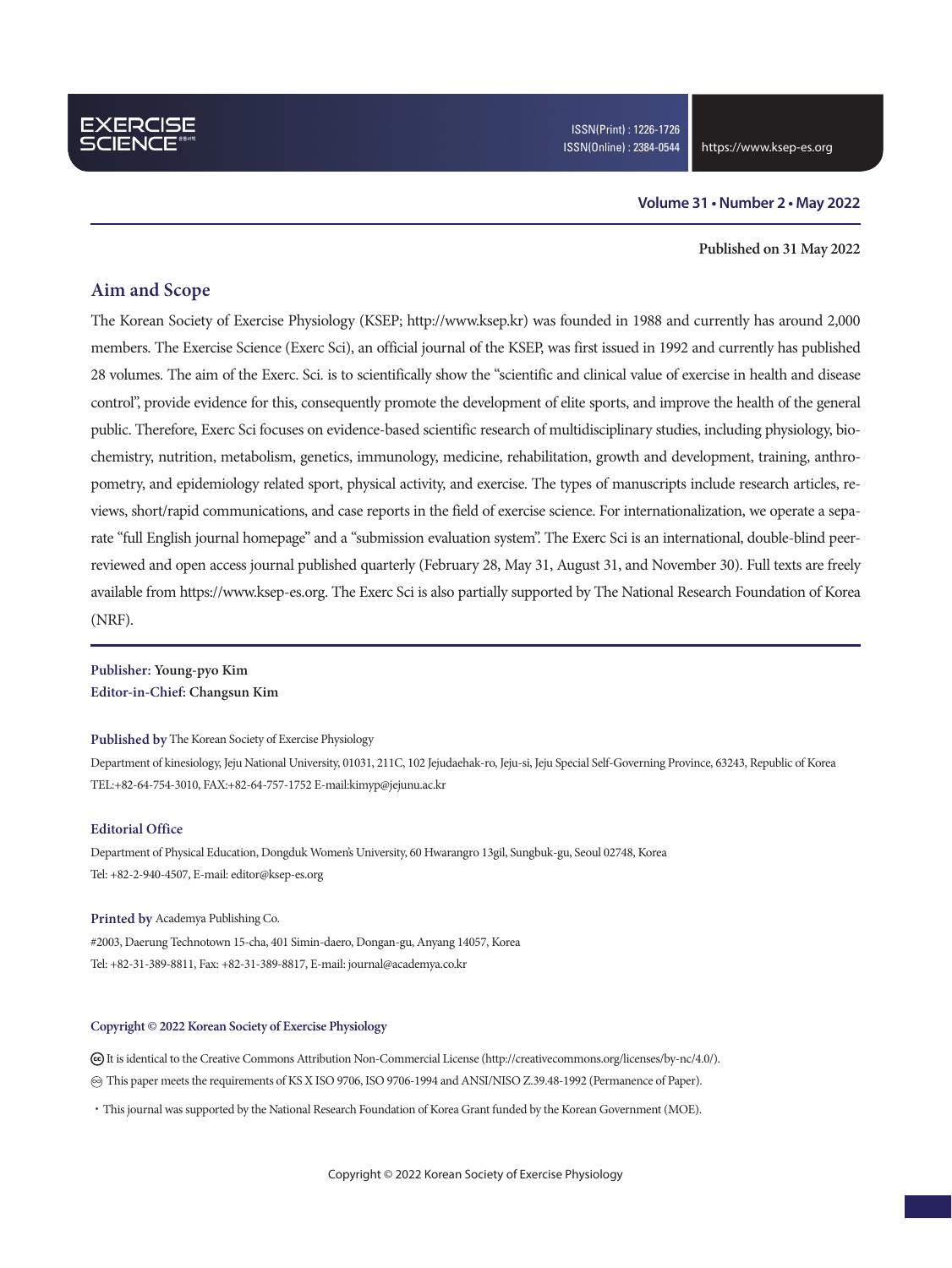

## **CONTENTS**

### **Volume 31 Number 2 May, 2022**

### **Editorial**

157 Letter to the Editor at Exercise Science Song-Young Park

### **Review Articles**

159 The Association between Maternal Folate Status and Childhood Obesity-Systematic Review and Meta-Analysis Junechul Kim, Bo-Eun Yoon, Jinho Park, Eun Hye Kwon, Kyungun Kim, Sukho Lee

### **Original Articles**

- 168 Creatine Kinase and Lactate Dehydrogenase Enzymes Response to Lactate Tolerance Exercise Test Karamatollah Rahmanian, Farhang Hooshmand, Masihollah Shakeri, Vahid Rahmanian, Fatemeh Sotoodeh Jahromi, Abdolreza Sotoodeh Jahromi
- 173 Effects of Nutritional Health Risk and Physical Activity on Depressive Symptoms in Older Adults Jihye Gwon, Jiho Shin, Hyunsik Kang
- 181 Effects of Inspiratory Muscle Training on Respiration and Balance in Patients with Stroke: A Pilot Randomized Controlled Trial Kwang-Bin An, Hye-Joo Jeon, Woo-Nam Chang
- 188 Effects of 4 weeks of Beta-Alanine Intake on Inflammatory Cytokines after 10 km Long Distance Running Exercise Su-Yeon Jin, Hwang-Woon Moon, Jun-Su Kim, Ha-Young Kim
- 197 The Effects of External Vibration on Coordination Strategies of Multi-Muscles during Voluntary Isometric Torque Production Jiseop Lee, Junkyung Song, Jaebum Park
- 207 The Consideration of Validation on the Relative Weight Indices Derived from Body Weight and Height Ji-Yong Park, Tae-Won Gwon
- 215 Effect of Circuit Type Neuromuscular Training on Strength, Power, and Functional Performance in MZ Generation Kwang-Jin Lee
- 222 Effects of Dynamic Warm-up Programs Including Self-Myofascial Relexation on Soft Tissue Stiffness and Exercise Performance Se-Young Seon, Keun-Ok An, Kwang-Jin Lee
- 230 Possible Concussions Related to a Direct Head Kick Among College Taekwondo Athletes Hye-Jin Kim, Jae-Ok Koh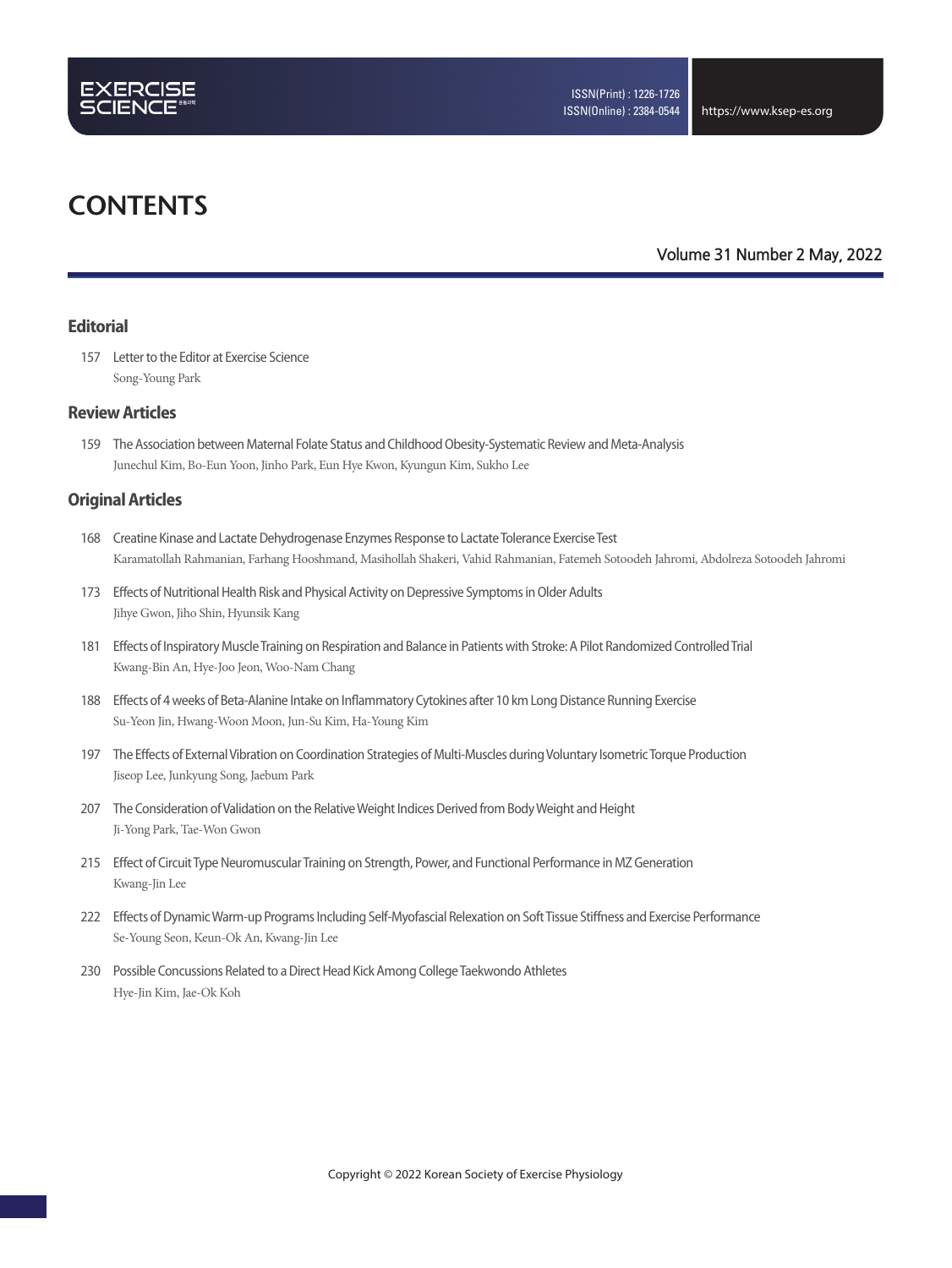

# **CONTENTS**

### **Volume 31 Number 2 May, 2022**

238 A Study on Associations between the Exercise Habits and Subjective Health Perceptions of Adolescents in Area of Seoul: Focusing on Middle School Students

Yoon-Ji Lee, Ha-Young Kim

- 247 Local Passive Warming Administered During the Transition Phase Impairs Subsequent Isokinetic Exercise Performance Xin Liu, Yongling Chang, Su Young Lee, Jeong Hyun Lee, Chansol Hurr
- 257 Analysis of the Injuries of Korean Professional Baseball Players during the Regular Season: A Pilot Study Mun-Ku Song, Il-Woo Jeon, Hyun-Sik Kang
- 264 The Relationship Between Relative External Training Load and Sports Injury in Collegiate Football Players Taegyu Kim, Hokyung Choi
- 271 The Effect of a 6-week Non-contact Exercise Program on Body Composition and Physical Fitness in Persons with Physical Disabilities Using Wheelchairs

Ki-Myung Han, Su-Yeon Lee, Ji Young Kim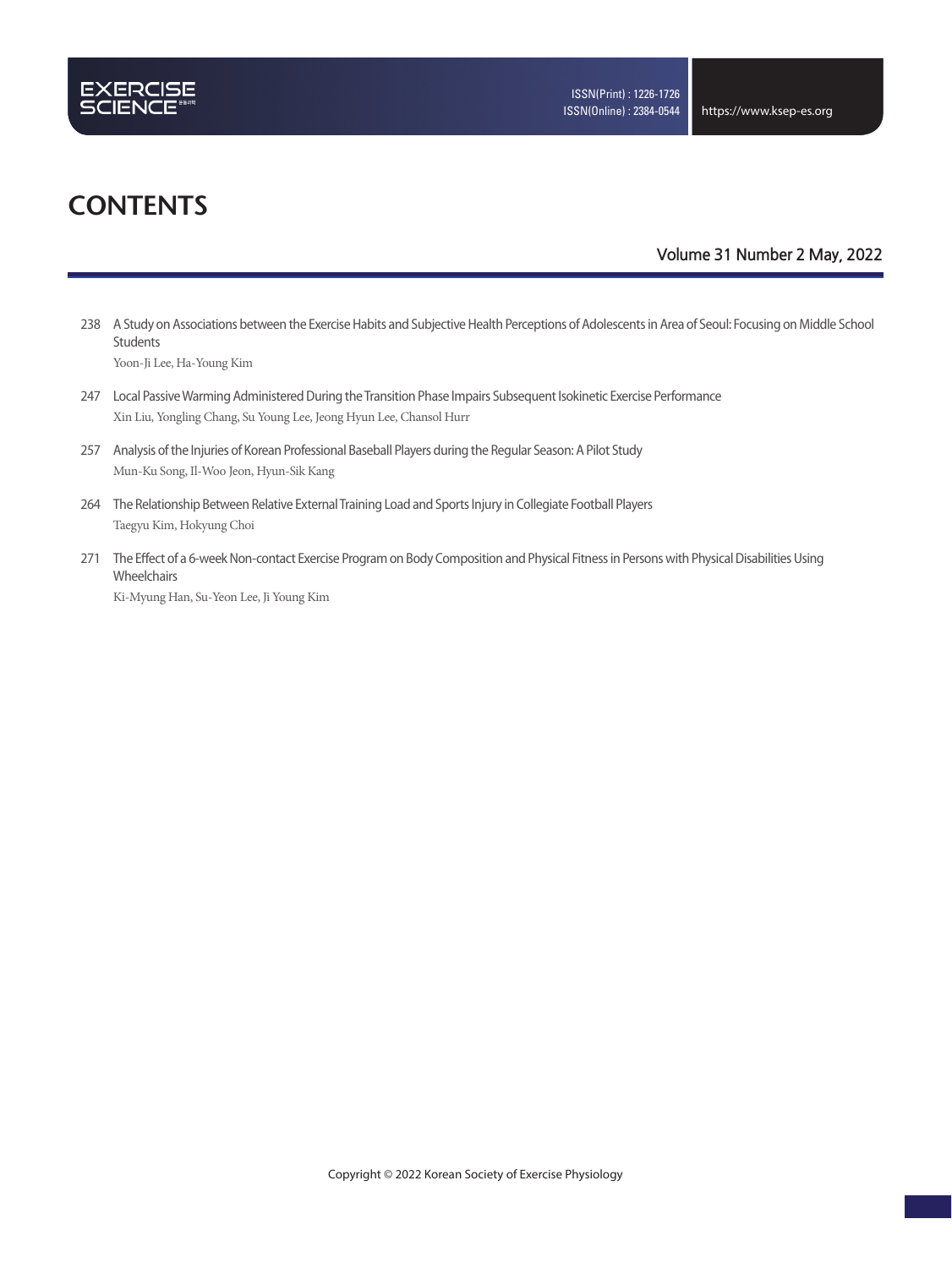# 목 차

### **제31권 2호 2022년 5월**

### **편집인의 글**

157 Letter to the Editor at Exercise Science Song-Young Park

### **종 설**

**159** The Association between Maternal Folate Status and Childhood Obesity-Systematic Review and Meta-Analysis Junechul Kim, Bo-Eun Yoon, Jinho Park, Eun Hye Kwon, Kyungun Kim, Sukho Lee

### **원 저**

- **168** Creatine Kinase and Lactate Dehydrogenase Enzymes Response to Lactate Tolerance Exercise Test Karamatollah Rahmanian, Farhang Hooshmand, Masihollah Shakeri, Vahid Rahmanian, Fatemeh Sotoodeh Jahromi, Abdolreza Sotoodeh Jahromi
- **173** 영양 건강 위험과 신체활동이 우울 증상에 미치는 영향 권지혜, 신지호, 강현식
- 181 Effects of Inspiratory Muscle Training on Respiration and Balance in Patients with Stroke: A Pilot Randomized Controlled Trial Kwang-Bin An, Hye-Joo Jeon, Woo-Nam Chang
- **188** Effects of 4 weeks of Beta-Alanine Intake on Inflammatory Cytokines after 10 km Long Distance Running Exercise Su-Yeon Jin, Hwang-Woon Moon, Jun-Su Kim, Ha-Young Kim
- **197** The Effects of External Vibration on Coordination Strategies of Multi-Muscles during Voluntary Isometric Torque Production Jiseop Lee, Junkyung Son, Jaebum Park
- **207** 신장과 체중을 이용한 상대체중지수의 타당성 고찰 박지용, 권태원
- **215** 서킷 형태의 근신경 운동이 MZ세대의 근력, 순발력, 기능적 수행력에 미치는 영향 이광진
- **222** 자가근막이완을 포함한 동적 준비운동 프로그램이 연부조직의 강직도 및 운동수행능력에 미치는 영향 선세영, 안근옥, 이광진
- **230** Possible Concussions Related to a Direct Head Kick Among College Taekwondo Athletes Hye-Jin Kim, Jae-Ok Koh